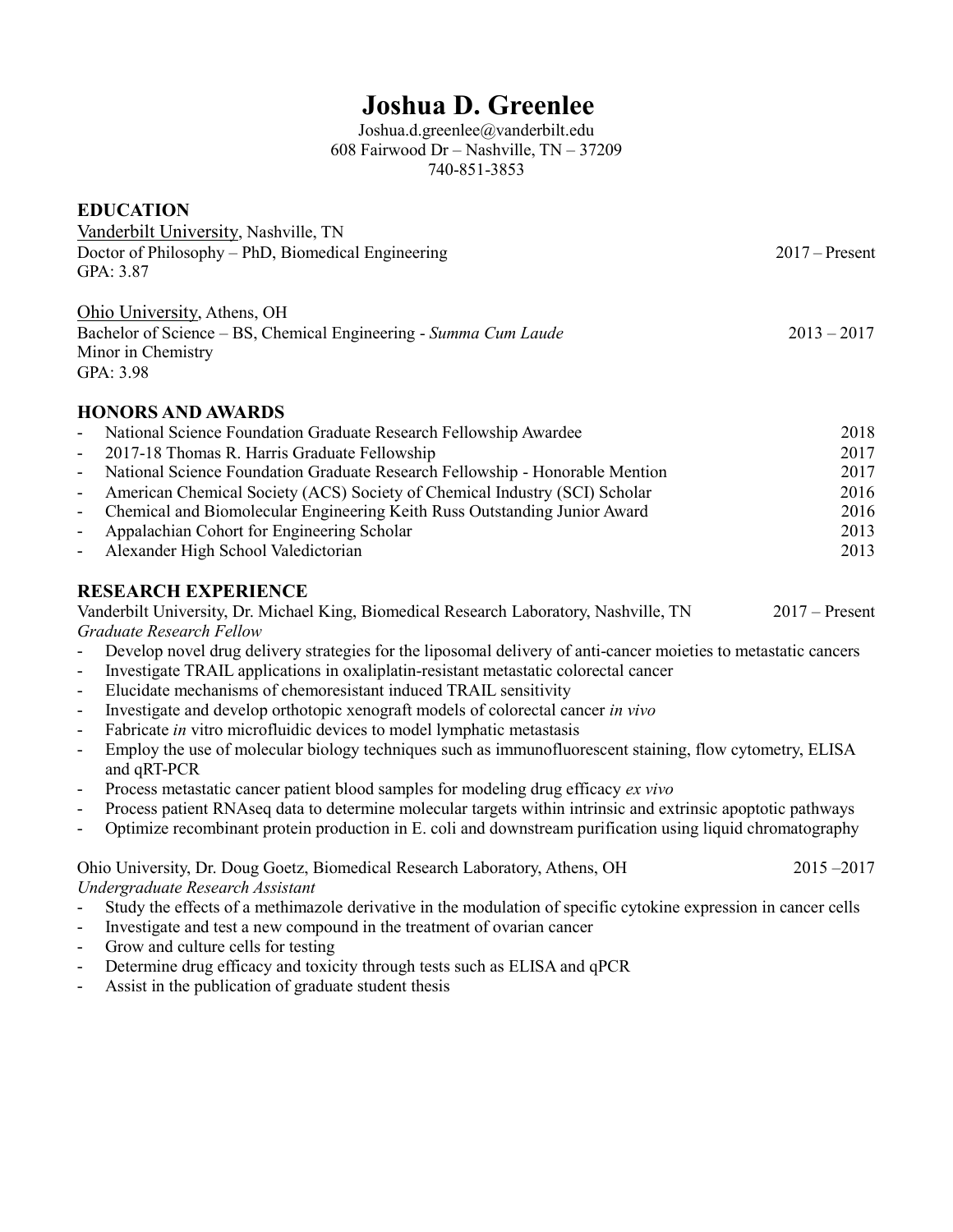Ohio University, Institute for Sustainable Energy and the Environment, Athens, OH 2014 –2015

- *Undergraduate Research Assistant*
- Design and modify engineering systems for experimentation
- Write experimental reports and protocols such as SOPs and SERs
- Assist graduate students on research projects in fracking wastewater and coal repurposing
- Use analytical instruments such as gas chromatography mass spectrometry (GC-MS) and inductively coupled plasma (ICP) for sample analysis
- Train new undergraduate and graduate students on using analytical instruments
- Perform data analysis on analytical and chemical testing results

## **PUBLICATIONS**

- Hope, J., Greenlee, J. & King, M. Mechanosensitive Ion Channels: TRPV4 and P2X7 in Disseminating Cancer Cells. *The Cancer Journal* **24**, 84–92 (2018).
- Greenlee J. & King, M. Engineered Fluidic Systems to Understand Lymphatic Cancer Metastasis. *Biomicrofluidics* (2019). *\*In press\**

# **CONFERNCE PRESENTATIONS**

#### **Oral Presentations**

- **Greenlee, J.**, Zhang, Z., Yu, F., Lui, D., King, M. "Trail-Conjugated Liposomes that Kill Colorectal Cancer Metastases in the Lymph Nodes". Biomedical Engineering Society; October 2018; Atlanta, GA.

#### **Posters**

- **Greenlee, J.**, King, M. "TRAILing a Chemoresistant Phenotype: TRAIL Applications as an Adjuvant for Oxaliplatin-Resistant Colorectal Cancer". Vanderbilt-Ingram Cancer Center 20th Annual Scientific Retreat; May 2019; Nashville, TN. *\*Awarded 3rd<sup>t</sup> Place\**
- **Greenlee, J.**, Zhang, Z., Yu, F., Lui, D., King, M. "TRAIL-Conjugated Liposomes to Kill Chemoresistant Cancer Cells in the Lymph Nodes". Society For Biomaterials; April 2018; Atlanta, GA. *\*Awarded 2nd Place Immune Engineering SIG\**
- Champ,a Z., **Greenlee, J.**, Whalen, D., Goetz, D., Bergmeier, S., McCall, K. "Inhibition of IL-6 and IL-8 Expression in Ovarian Cancer by a Phenylmethimazole Derivative". Ohio University Student Research Exposition; April 2016; Athens, OH. *\*Awarded 1st Place in Chemical and Biomolecular Engineering Category\**

# **TEACHING EXPERIENCE**

The SyBBURE Searle Undergraduate Research Program, Vanderbilt University, Nashville, TN 2018 – Present *SyBBURE Searle Student Scientific Advisor*

- Incubate and inspire the next generation of innovators through research, design, and community
- Lead weekly subgroup meetings with undergraduate students to provide insights and advice on research topics
- Advise students in weekly ThinkTank meetings on invention designs
- Teach students about topics such as market analysis, commercialization strategy and prototyping

## Vanderbilt University, Nashville, TN 2017 – 2018

## *Teaching Assistant*

- TA for two undergraduate biomedical Engineering courses: "Medical Device Innovation" and "Introduction to Biomedical Engineering"
- Prepare and present lectures on engineering and design related subjects
- Grade and provide feedback on student assignments